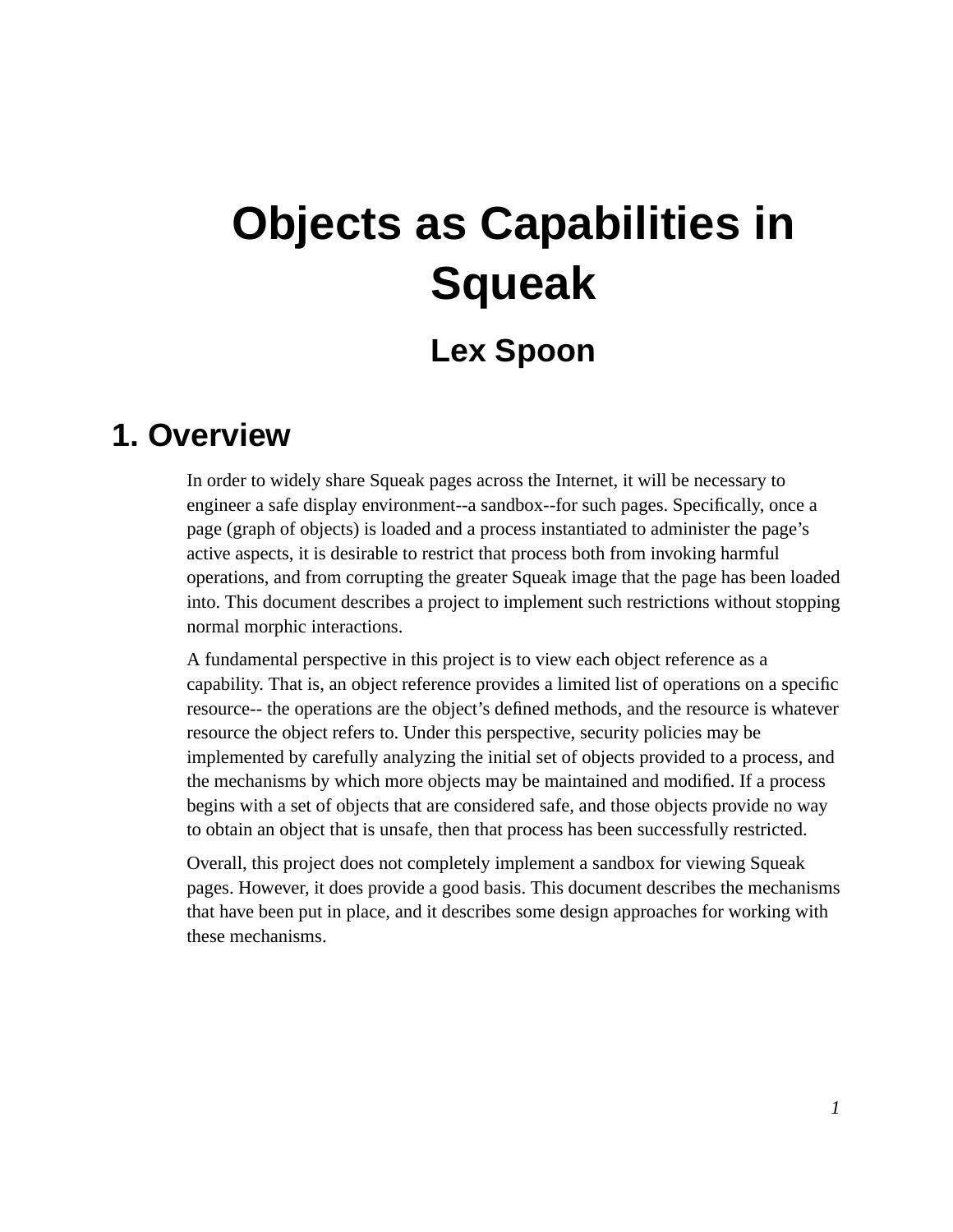## **2. The ObjectInspector Capability**

ObjectInspector is a powerful capability that enables many of the mechanisms described below. Briefly, ObjectInspector allows inspecting objects, even when those objects don't define methods such as #class or #instVarAt:. The full list of messages that ObjectInspector defines is:

- 1. classOf:
- 2. instVarOf:at:
- 3. instVarOf:at:put:
- 4. elementOf:at:
- 5. elementOf:at:put:
- 6. replaceIn:from:to:startingAt:
- 7. digitOf:at:
- 8. digitOf:at:put:

ObjectInspector reuses existing primitives in its implementation. For example, #classOf: uses the same primitive as the regular #class method. For this reuse to work, it is necessary to make small changes to the implementation of those primitives in the interpreter.

## **3. Modifications to the Language**

As is, Squeak has several mechanisms that let a process break most security policies, even if that process is given an extremely innocuous set of initial object references. This section describes how these mechanisms are adjusted in order to make security enforcement practical.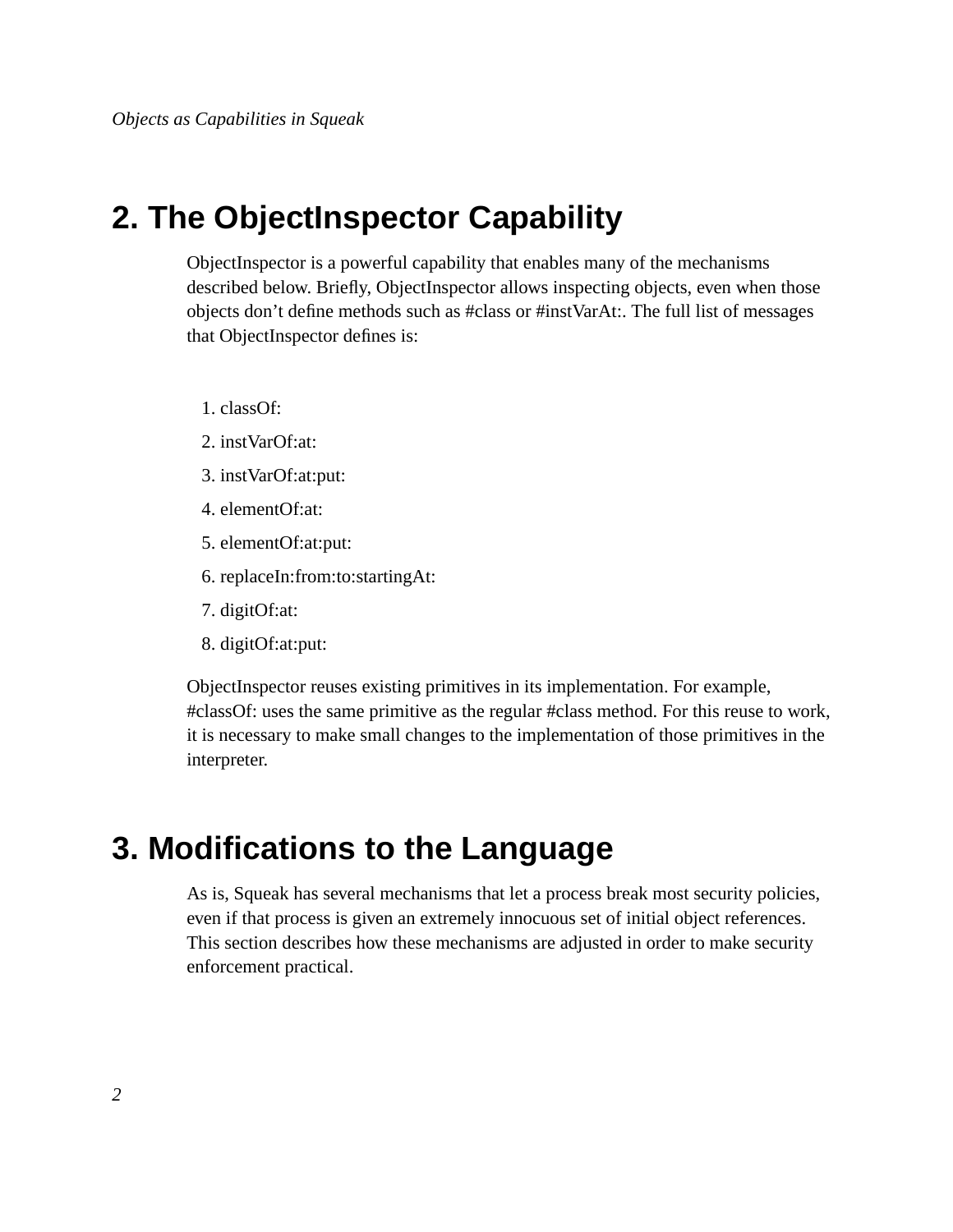#### **3.1. Literals**

By default, literals refer to shared instances. If a method operates on a literal such as 'hello, world', then every invocation of that method will refer to the same literal. The security issue is that a restricted process may modify a literal, and those modifications can influence an unrestricted process. At the least, outside processes can be made to act in strange ways -- for instance, browser windows might be labelled "Happy Hippos" instead of "System Browser". More seriously, array literals can have their elements replaced by arbitrary objects, ultimately leading to arbitrary behavior when an unrestricted thread sends a message to one of those objects.

To prevent these possibilities, this project makes all literals immutable. Symbol, Character, Float, and ScaledDecimal are modified to be immutable, while Array, and String, LargePositiveInteger, and LargeNegativeInteger each are given a read-only variant: ReadOnlyArray, ReadOnlyString, and so on. (Note that a ReadOnlyString is not identical to a symbol: when sent #copy, a ReadOnlyString returns an equal String, while a Symbol returns the receiver).

One complication is the initialization of read-only literals: how does an immutable object get its first value? In most cases, ObjectInspector is used to initialize the object. The sole exception is ScaledDecimal, where the only initialization method is modified to fail if called on an already-initialized object.

#### **3.2. Dynamic Variables**

Global, pool, and class variables might collectively be called "pool" variables. In standard Squeak, all pool variables are statically bound with a single, system-wide binding, causing a difficulty for security: modifications to the variable or to the object it references will be seen and acted on by other processes in the image. Unless care is taken for each such variable, a restricted process will often be able to trick an unrestricted process into doing something on its behalf.

This project gives each process its own set of pool variable bindings. Those bindings may be shared with other threads if desired, but most importantly, it is possible to give a process completely unique bindings. When such a restricted process accesses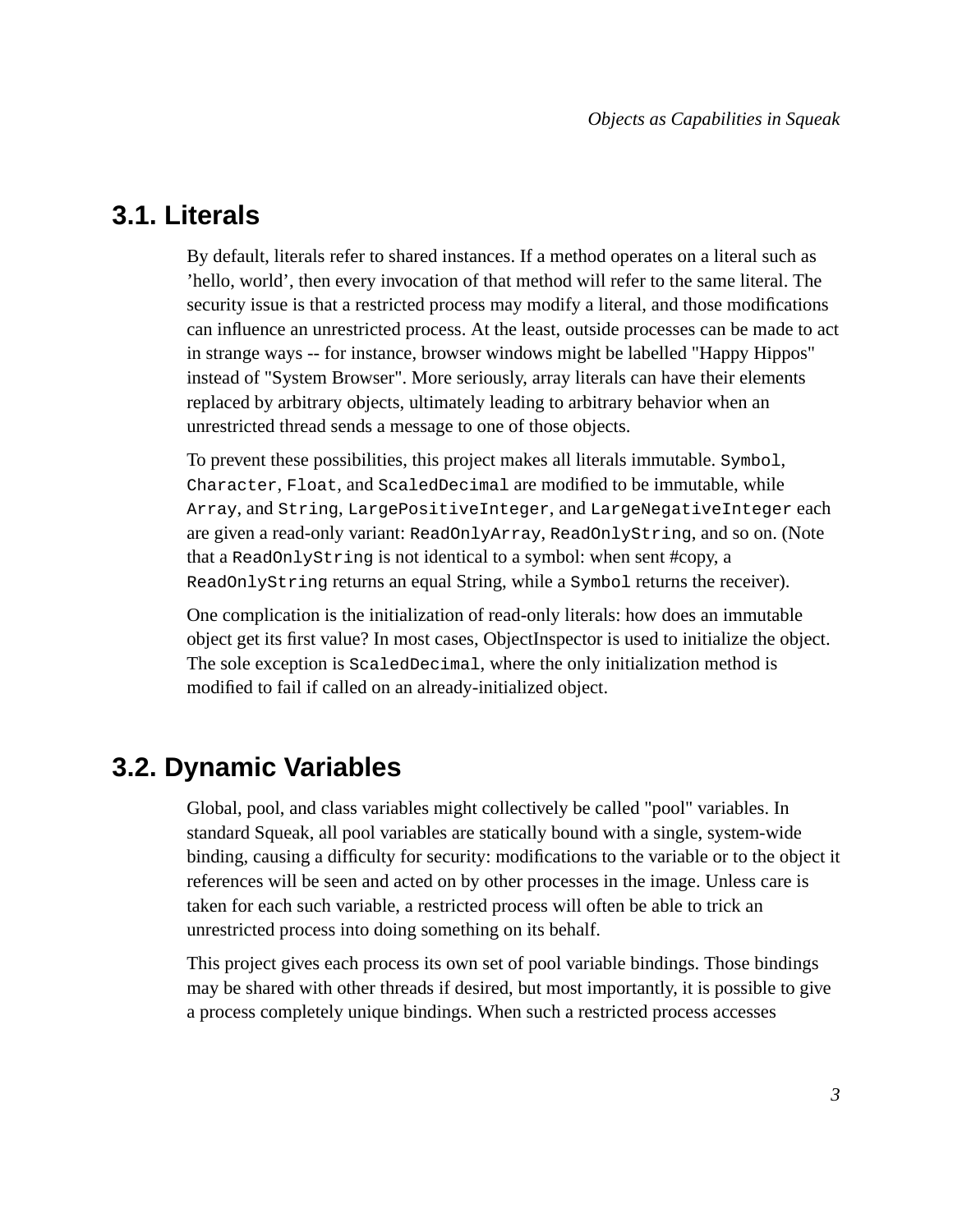"World", it will be accessing a different variable binding than an unrestricted process which accesses "World". If a restricted process executes "World := nil", then that restricted process will be only causing itself difficulties; the rest of the system will be see the same World as if the unrestricted process were not even running.

Incidentally, methods that are marked as privileged, are still be able to access variables through a static binding. If a variable access is preceded by an exclamation mark, then the standard system binding will be used. For example, "!World := nil" can be used to destroy the world even if the current process has a restricted island installed.

The implementation of dynamic variables works as follows. First, each process is given a current runtime context, called an "island" in the prototype. Second, the compiler is modified so that pool variable references are implemented as message sends to the current island. Finally, to aid performance, a simple cache is added at each variable access in a method; with this cache, a full lookup of a variable binding can often be avoided.

#### **3.3. Privileged Methods**

There are several structures that Squeak normally allows methods to define, but which allow breaking most restrictive security policies:

- declaring a method as primitive
- statically binding to a pool variable
- accessing thisContext

In this project, the compiler has been modified to disallow each of these mechanisms by default. System programmers may override this default by marking individual methods as "privileged"; privileged methods may use the full Smalltalk language. Whenever code is loaded from untrusted sources, it should be loaded into unprivileged methods.

In order to implement these restrictions, a list of privileged selectors is added to class ClassDescription. Processes with direct access to classes are able to add and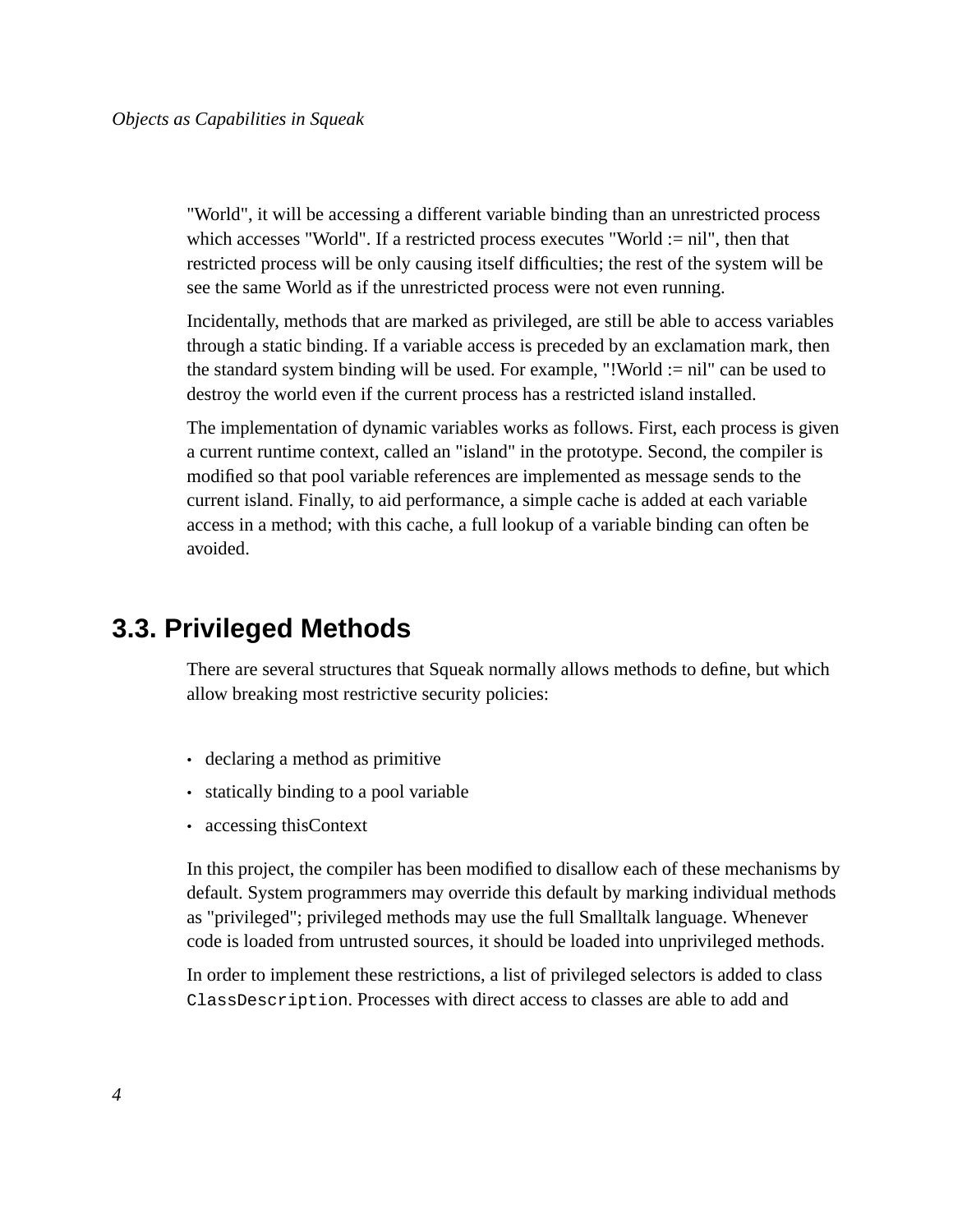remove selectors to these lists. The compiler is modified to check this list after it has processed a method's header, and depending on whether the method's selector is in the list or not, it will or will not allow the method to contain privileged operations.

#### **3.4. Restricting Blocks**

Blocks are an important part of Smalltalk code, but current Squeak blocks are more powerful than they need to be. For example, access to a block allows a programmer to modify the bytecodes of the compiled method the block was defined in.

This sandbox scheme modifies the compiler to generate RestrictedBlock's instead of regular BlockContext's. A RestrictedBlock allows safe messages like #value and #value:, but does not allow messages like #home:startpc:args. ObjectInspector may be used to extract the underlying BlockContext from a RestrictedBlock as follows: (realBlock := ObjectInspector realBlockFor: aRestrictedBlock).

#### **3.5. Making Classes Safe**

Direct access to classes allows a number of attacks. The class hierarchy might be made cyclical. The method dictionary might be replaced by an integer. More deviously, new methods might be installed into a class which do not obey the usual security restrictions. Class objects must be restricted in some way; on the other hand, it is quite common for Smalltalk code to access classes, and existing code should be allowed to work as far as is reasonable.

The general approach in this project is to intercept all accesses to classes, and to only allow safe operations to be applied to them. In particular, the following two access routes are modified for restricted processes:

- 1. Global variables referring to classes now refer to restricted proxies to classes
- 2. The #class method returns a restricted class when invoked in a restricted process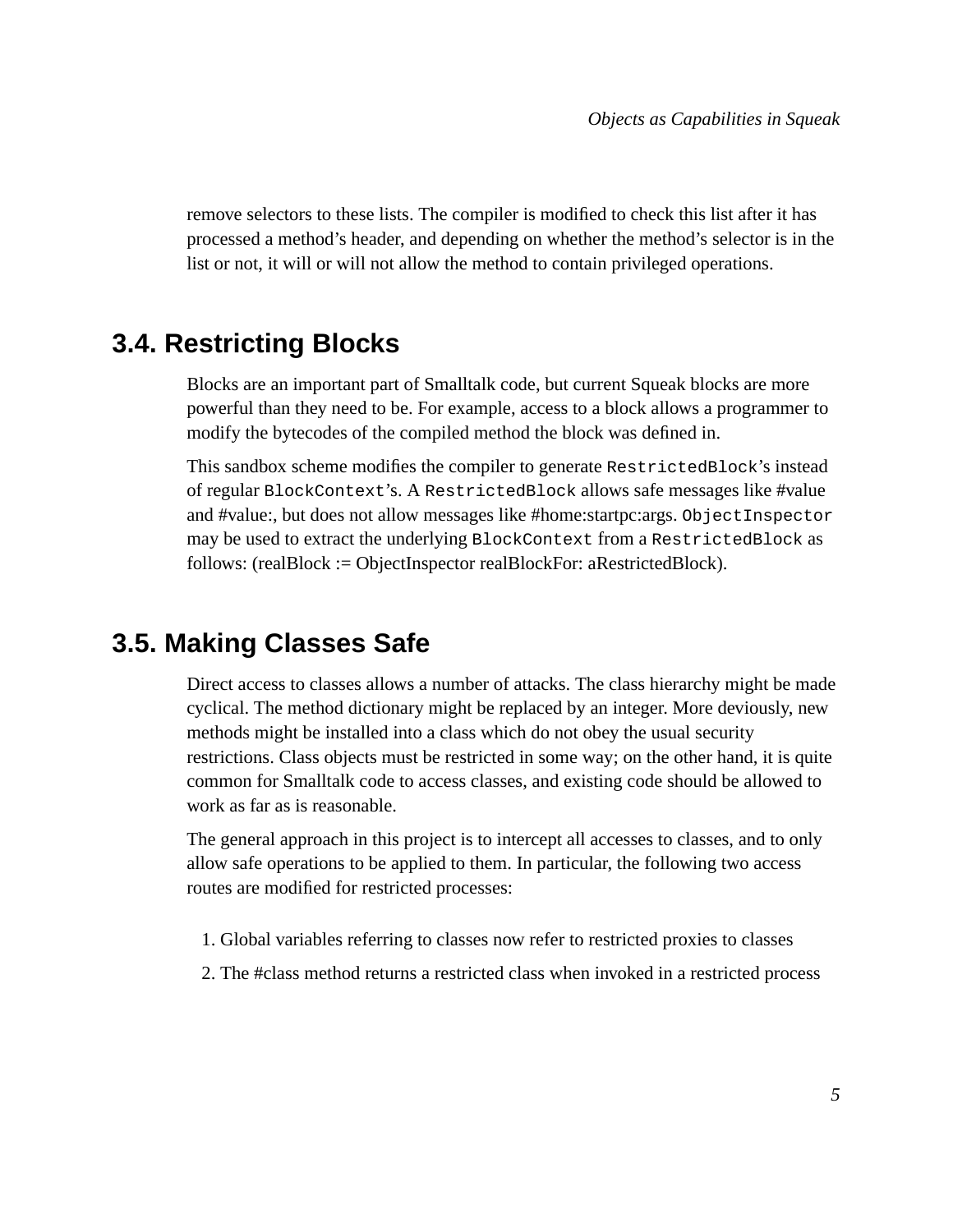Deciding how a restricted class should behave has been "interesting". The current implementation allows the following methods to be executed on a restricted class:

- A small hand-chosen list of methods including #basicNew and #name
- Methods that aren't marked "privileged" and that don't access class instance variables

The general goal is to allow both instantiation methods and utility methods. An additional nicety is that the above requirements may be checked quite quickly.

In addition to deciding what methods are reasonable, it is also "interesting" to decide how those methods should be executed. In particular, many class methods return "self", but "self" in this case would normally be a direct reference to a class. Allowing such methods to be executed as normal would allow a restricted process to gain direct access to a class. The solution implemented in this project is to implement class methods so that "self" refers to the restricted class proxy, and not the class itself. The method #valueWithReceiver:withArguments: handles most of the work required.

One remaining difficulty is supered message sends. Supered message sends are looked up starting in class other than the default. Normally in Squeak, the interpreter decides which class to use by looking at the last literal defined in the method. One simple implementation would be to add a parameter to valueWithReceiver:withArguments: which overrides whatever value is in the method header. This implementation requires tricky interpreter changes, however, and so this project instead includes some image-level trickery to achieve the same result.

To make supered message sends work, whenever a class proxy is about to invoke a method that includes supered sends, it copies the method and specifies in the new method that a new, specially created class should be used for supered message lookups. This special class only implements #doesNotUnderstand:, and it implements it with the same method that RestrictedClass does. Finally, the special class contains an instance variable referring to the class where the real lookup should occur, so that #doesNotUnderstand: can find the correct implementation.

Overall, implementing class proxies is one of the trickiest part of this system. The primary problem is that classes are a place where Smalltalk mixes language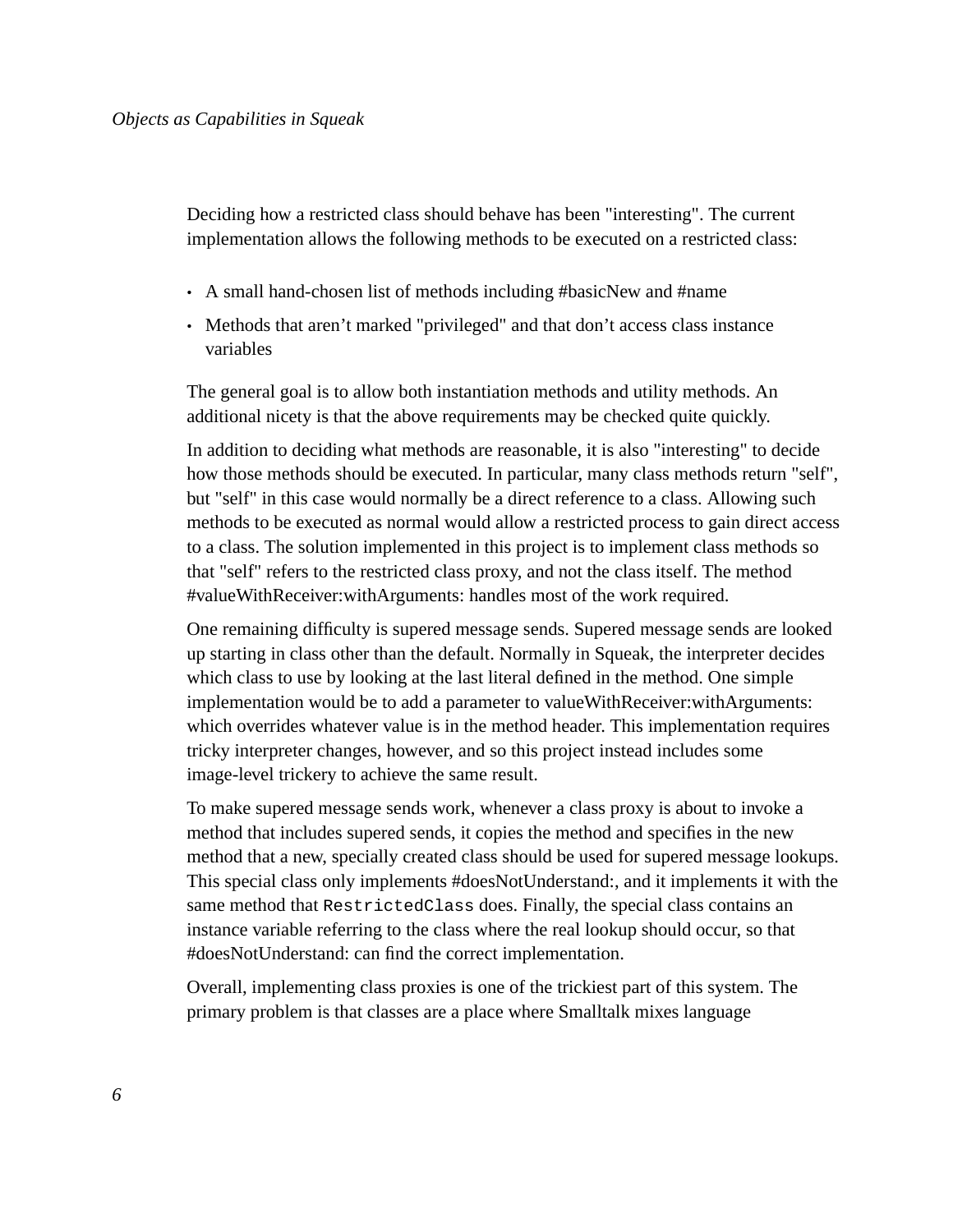implementation and regular user code, and so trickery is required to allow access one of these aspects but not the other.

#### **3.6. Moving Primitives from Base Classes**

The current system defines a number of primitives in base classes like Object, which shouldn't be available to untrusted code. Such primitives should be moved to external capabilities.

An incomplete list of such methods is the following:

- someObject and nextObject. These allow iterating through all objects in the system and thus clearly break confinment. They are moved to class SystemDictionary and #allObjectsDo: is modified to use the new locations.
- instVarAt: and instVarAt: put:. These can remain except for proxies, but in proxies they must definitely be removed. These methods are made available in class ObjectInspector.
- become:. First, the existing implementation can cause image crashes, and second, it is difficult to allow become: between objects in a sandbox but still to prevent become: between a sandboxed object and a proxy. Well-written Smalltalk rarely needs this facility, however, so leaving it out shouldn't be too much of a burden.

## **4. Restricted Access to Common Resources**

This project modifies several common resources so that a restricted process may be given limited access to them. The usual technique is to remove power from primitives directly implemented on an object, and instead to add a global variable with that power. In a restricted process, the global can be replaced and thus security-critical requests can be intercepted.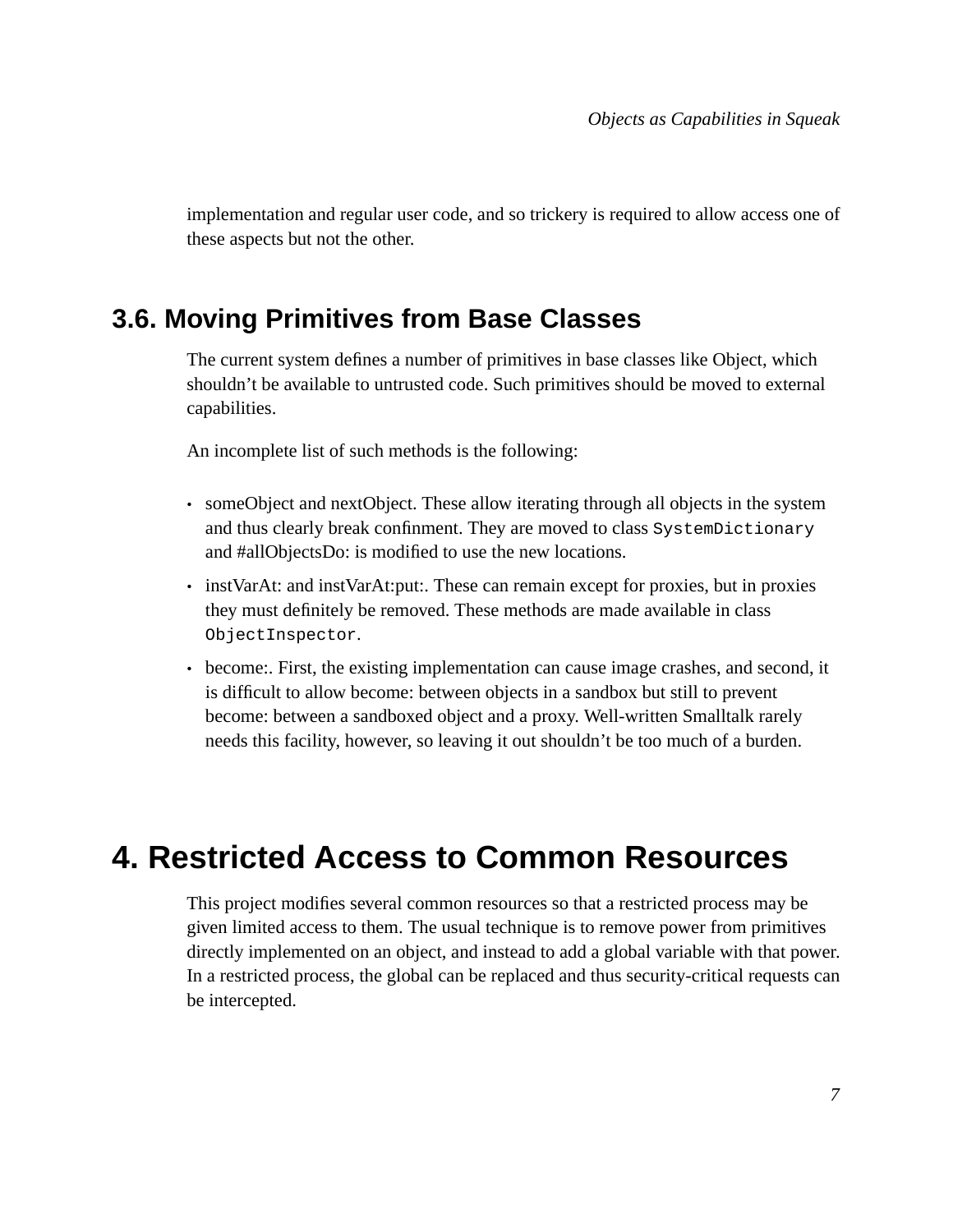#### **4.1. Characters and Symbols**

The Squeak implementations of Character's and Symbol's rely on class variables to ensure the uniqueness of equal instances. For example, there should be only one character in the system with ASCII value 65. These class variables must be shared across an entire Squeak image to achieve their purpose, but they must also be protected from corruption by untrusted code. For each class, these dual goals are achieved in a different way.

For Character's, the state in the class variables is moved to a globally accessible object named StandardCharacterRepository. This object can be easily checked to be safe against malicious access, because it is so simple.

For Symbol's, the shared state is protected in a different way, largely due to lack of the implementor's time. First, a mutex is created which is held during all accesses to the shared state. Second, all methods which access the mutex or the other shared variables are reviewed.

#### **4.2. Mouse Cursors**

Currently, class Cursor directly implements methods #beCursor and #beCursorWithMask: as primitives. Thus any code which accesses a Cursor may immediately install it system-wide.

To address this, the ability to install a cursor is removed from cursors themselves and located in a global object named CursorInstaller. In unrestricted processes, CursorInstaller responds to #installCursor: and #installCursor:withMask: with primitives. In restricted processes, CursorInstaller will typically be a proxy. This proxy might or might not immediately install the cursor as requested, depending on the precise security policy that is being implemented.

#### **4.3. Semaphores and Delays**

Semaphore's and Delay's both have a complex structure and a simple interface. Both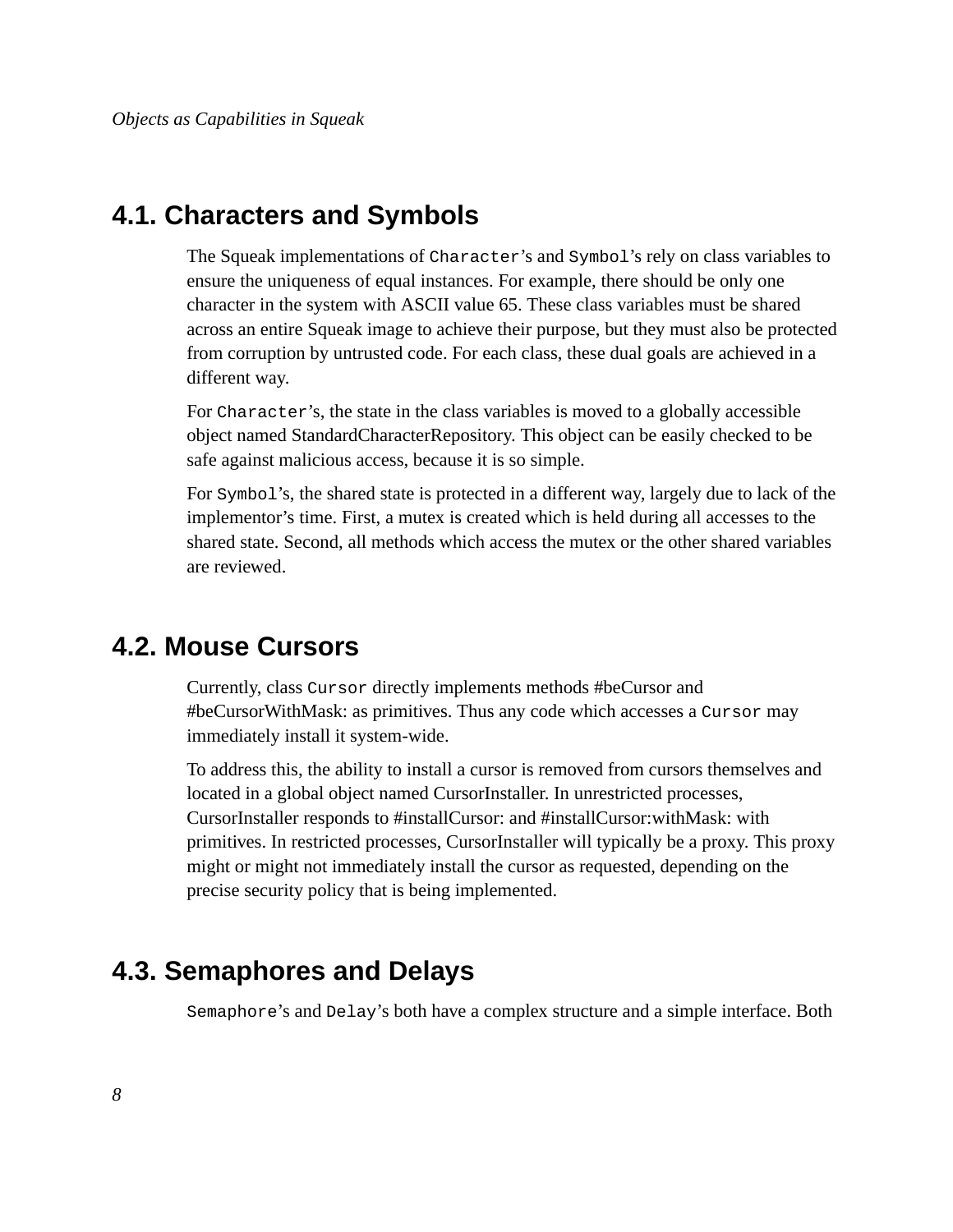access processes explicitly, and might allow for mischief if untrusted code can access them directly. Thus it is natural to arrange that all accesses go through a restricted proxy. The proxy classes are restricted and reviewed as normal. To ensure that only restricted proxies may be accessed, the globals Semaphore and Delay are adjusted in restricted processes. Instead of referring to classes, these variables refer to special objects that implement methods like #forSeconds: and #forMutualExclusion to return safe proxies.

### **4.4. Exceptions**

Properly executed exceptions do not cause any security troubles, as they merely rearrange control flow. However, exception objects provide numerous possible ways to subvert the system. Probably, exceptions should have been proxied the way blocks, semaphores, and delays are, but time has been too short to guard exceptions very well.

Nevertheless, all of the most obvious holes with exceptions have been closed. For example, the #initialize: method is removed, as is #receiver. Furthermore, the method to find the handler context when an exception occurs, is moved to a privileged class method and thus is no longer accessible to restricted processes.

## **5. Guidelines for Implementing Restricted Proxies**

Most security-critical objects written in this project are restricted proxies to a more powerful object. These objects allow partial access to an underlying resource. Most likely more of these will be written in the future, and so this section tries to give some suggestions on how to implement them in a reliable way.

There are two important properties that such a restricted proxy must hold. First, a proxy must limit access to the underlying resource as is appropriate for the particular proxy--for example, a proxy on a FileDirectory might allow only accessing files in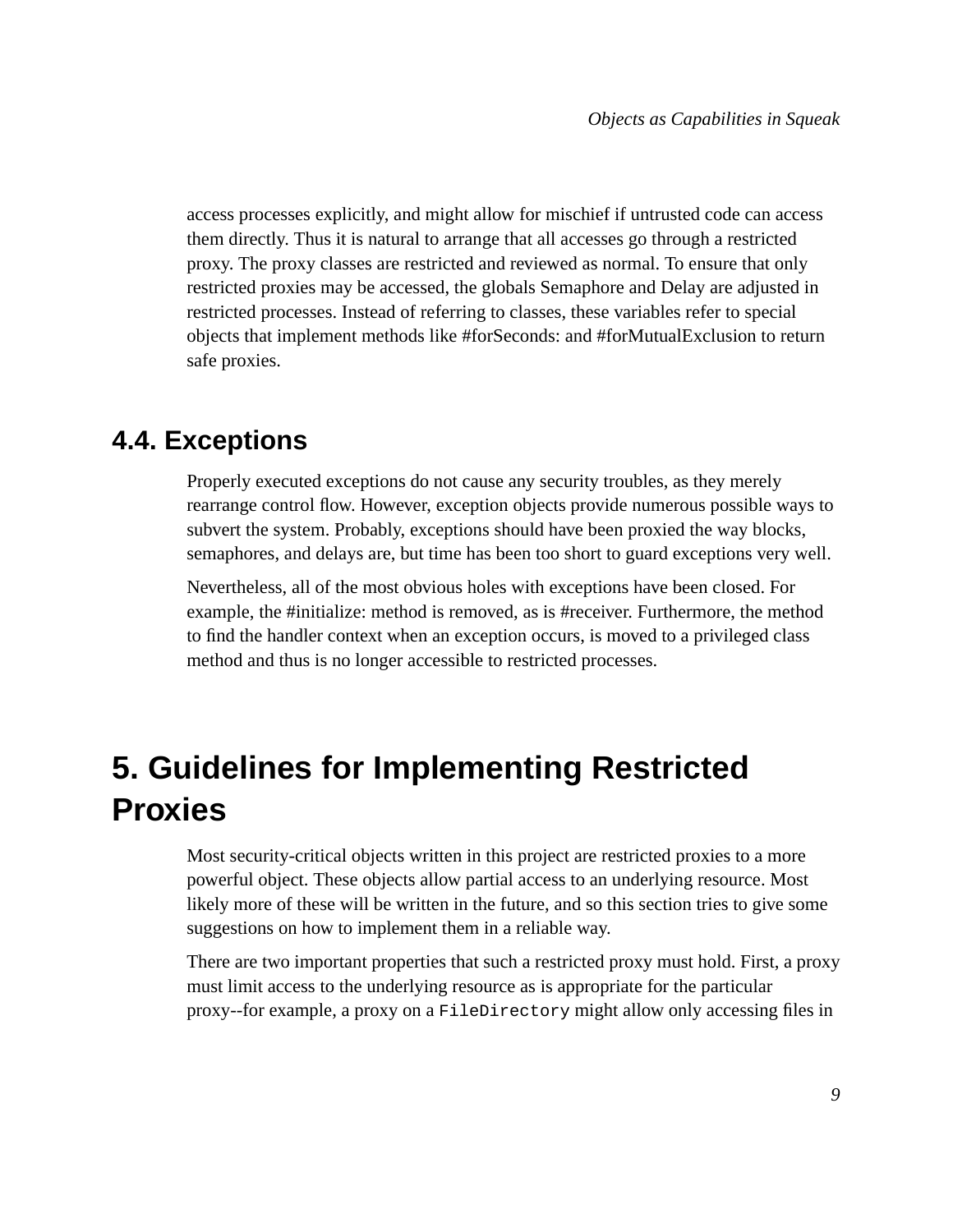one particular directory but not in others. This kind of restriction is specific to the resource being defined, and will not be further addressed in this section.

Second, a proxy must carefully guard the object references that it returns from its methods. It must neither transfer a powerful object to the restricted side, nor transfer an arbitrary restricted object to a place where an unrestricted process might act on it. There are two basic elements to this restriction.

First, certain primitives normally inherited from class object must be overridden and disabled for proxy classes. In particular, the following primitives should be disabled:

- instVarAt: and instVarAt: put:, because they allow directly breaking confinement
- at:, basicAt:, at:put:, and basicAt:put:, if the proxy has indexed fields, because they would allow directly breaking confinement

Additionally, #shallowCopy and #clone make revocation much more difficult; thus, they should most likely be overridden to return the receiver instead of returning a true copy.

Note that all non-primitive methods from class  $\circ$ b ject may be safely left accessible. Since such code must consist of message sends between parameters, self, and globals, user code could emulate the code even it it were disabled, and so disabling such methods gives no gain in security.

The second element is that, for each method that is privileged or which accesses instance variables, the inputs and return values of the method must be scrutinized. The return value of a method must not be an object reference which might have come from one sandbox or the other. The argument to any parameter sent to an instance variable or a parameter, must again not be a reference which might have come from one side or the other.

For input parameters, the simplest approach is to always filter them through one of several new safeXFor: methods. These methods simultaneously check the type of an object, and return a newly allocated copy of the object. These methods may also be used to copy return values; while return values don't need to be type-checked, they do need to be new objects.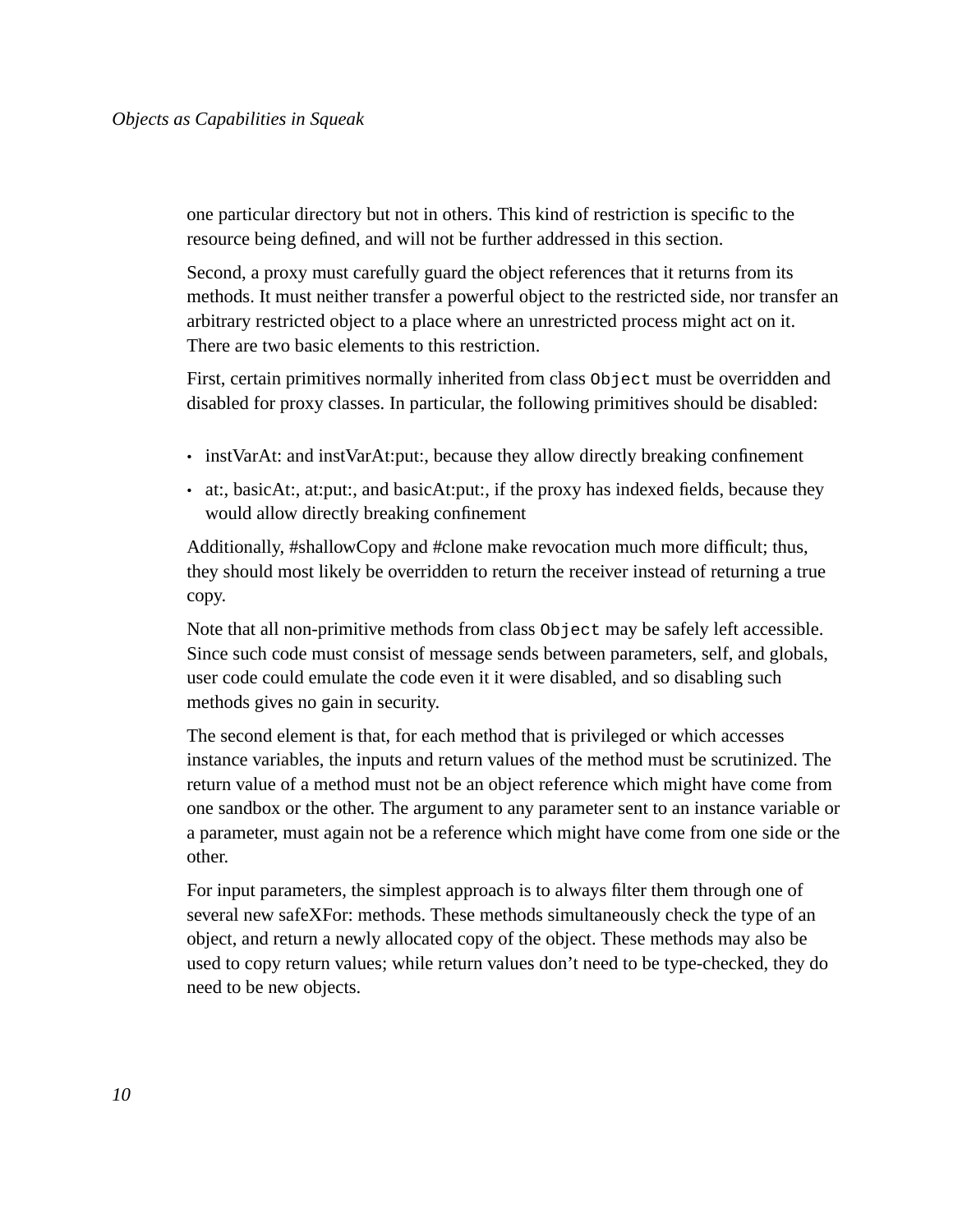An exception to this policy is that references to certain immutable objects may be passed freely from one space to another. In particular, characters, symbols, and small integers may be safely shared. Such objects do not allow further interaction between spaces, and they do not have problems when accessed from multiple threads.

## **6. Denial of Service**

In addition to attacks that delete files or munge the screen, there are denial of service attacks which are irritating if not as damaging. In particular, a loaded project might run continually and hog the CPU, or it might allocate objects endlessly and thus steal memory from the rest of the system.

The problem of hogging CPU is easily addressed by running sandbox-ed threads at a lower priority than threads in the foreground. This problem is not addressed further.

The problem of stealing memory is more difficult. No solution has been implemented in this project, but here are some ideas towards a solution.

In some fashion, the amount of memory that a sandbox may use at one time needs to be limited. Garbage collection makes this more difficult: it isn't reasonable to put a limit on the amount of memory allocated, but instead, the limit should be on the total amount of memory allocated at one time.

The most straightforward solution seems to be to have separate object memories, and to force a sandbox to allocate from a particular memory separate from the main system's memory. Then, a project can only run its own memory out of objects, and can't steal memory from the main system.

There are multiple ways to implement separate memories, but perhaps the simplest is to add a notion of submemories. A submemory is a special kind of object that itself contains other objects. The garbage collector would need to be updated to recurse into submemories, and the allocator needs to take a parameter which is the submemory to use. A primary advantage of the submemories approach is that there is no need to add a special kind of cross-memory oop; regular oops will continue to work as they are. A second advantage is that the mechanism works on all platforms: there is no need to